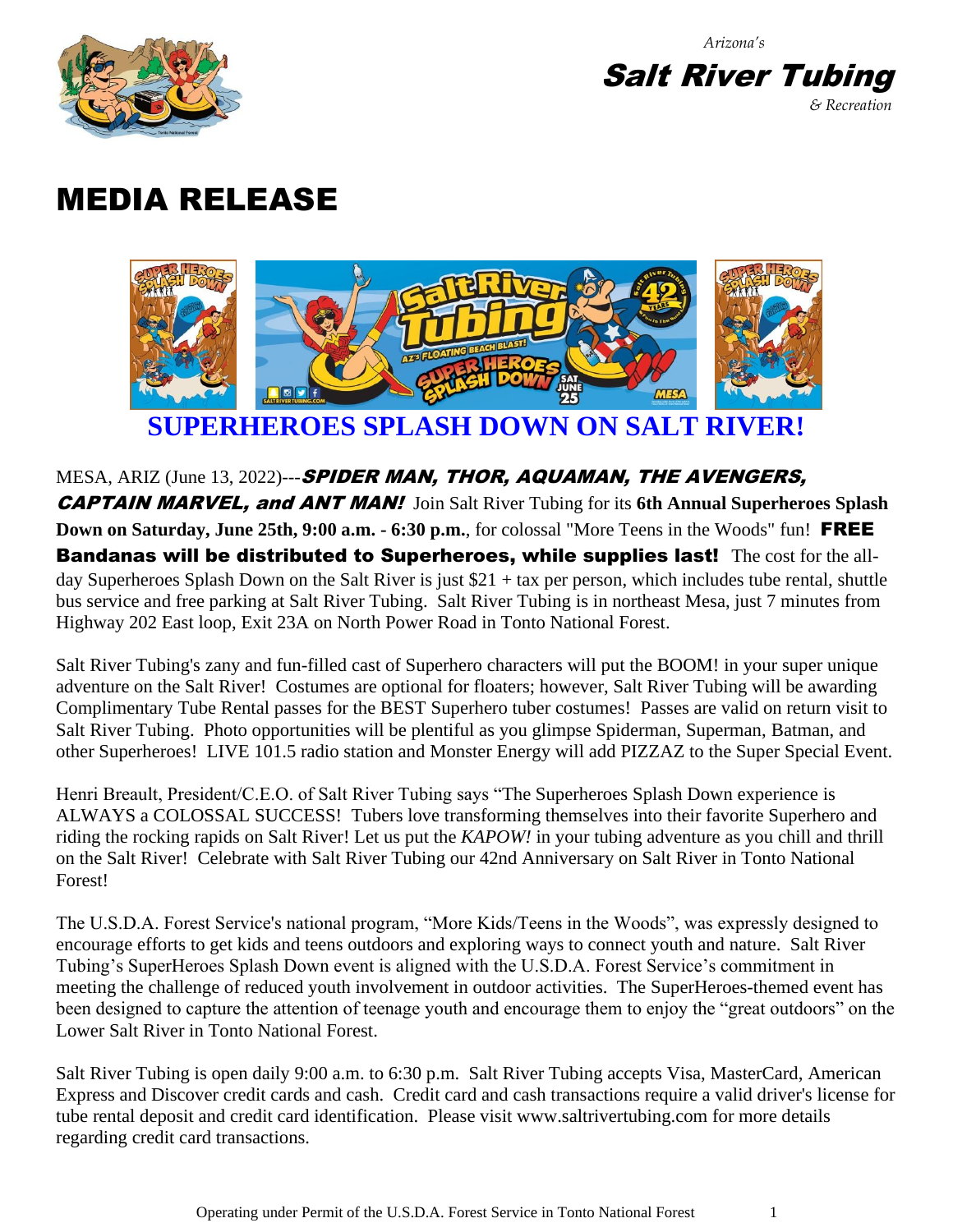**Children must be at least eight years or older and 4 feet tall for tubing and shuttle bus service.** Life vests should be worn by children, non-swimmers, and inexperienced swimmers. Glass containers are NOT allowed in the Lower Salt River Recreational Area. Ice chests/coolers will be checked for glass containers. Please bring plastic or can beverage containers. Have a great time while visiting the Lower Salt River! Responsibly appoint a designated driver *BEFORE* your tubing adventure. Drugs, alcohol, and the Salt River do not mix –Just don't do it! Salt River Tubing operates under permit of the USDA Forest Service and is in Tonto National Forest, Mesa, Arizona.

*SALT RIVER TUBING & RECREATION, INC*. cannot guarantee that you will not be exposed to the Corona virus during your visit. The CDC advises that some people are more likely than others to become severely ill, and some people are at a higher risk of exposure to Covid-19. Guests should evaluate their own risk in determining whether to attend. People who show no symptoms can spread Covid-19 if they are infected, and any interaction with the general public poses an elevated risk of being exposed to Covid-19. By visiting Salt River Tubing & Recreation, Inc., you acknowledge and agree that you assume these inherent risks associated with attendance.



2022-Permission to reprint, publish and televise photographs is granted by Salt River Tubing & Recreation, Inc. Photo release forms have been obtained and are on file. Higher resolution photos are available upon request.



**SRTR Operate under Permit of the USDA Forest Service in Tonto National Forest**